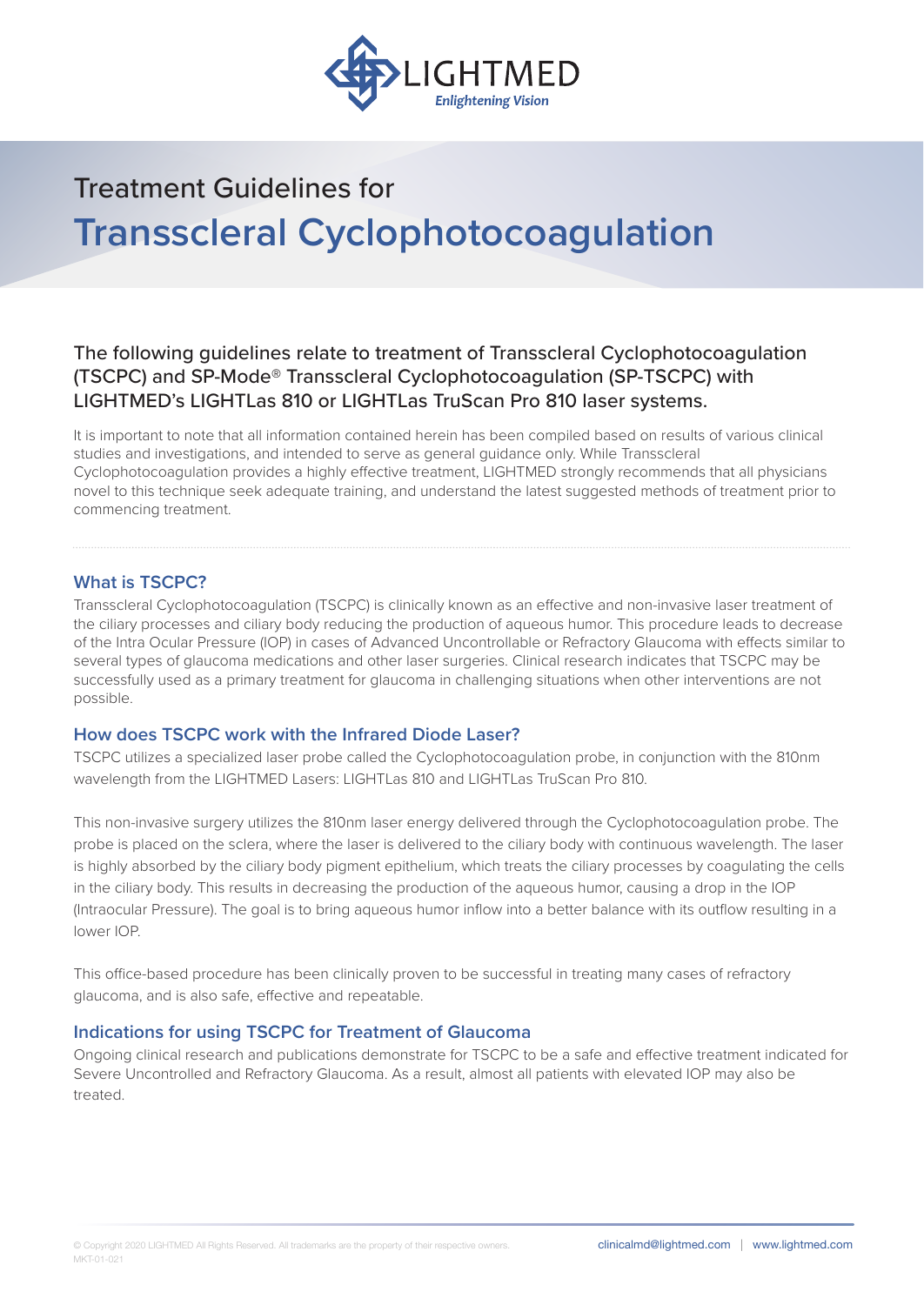#### **TSCPC** is indicated to be effective for the following types of cases:

- Aphakic Glaucoma
- Neovascular Glaucoma
- Uveitic Glaucoma
- Refractory Pediatric Glaucoma
- Glaucoma after intravitreal silicone oil

# **And for patients who:**

- Have failed prior filtration surgery and are expected to fail further filtration surgery
- Have a secondary glaucoma in which failure is a likely outcome of filtration surgery (e.g neovascular, inflammatory, post-penetrating keratoplasty, post scleral buckling)
- Have lost ambulatory level vision and is being treated with Cyclophotocoagulation for comforting or preventing further visual loss
- Have failed or are not a suitable surgical candidate for filtering surgery
- Have not effectively responded to previous medicine treatments
- Have not effectively responded to previous laser therapies such as Nd:YAG

## **TSCPC is not suitable for the following conditions:**

- Albino patients
- Patients with eyes having a total occlusion of outflow as they would require almost a total stoppage of aqueous inflow for postoperative IOP to reduce to acceptable levels

# **How to perform Laser Treatment for TSCPC**

#### **Setting Up the Cyclophotocoagulation probe:**

The Cyclophotocoagulation probe (LIGHTMED SKU# 620231) is compatible with LIGHTLas 810 and LIGHTLas TruScan Pro 810.

- 1. Release the probe from the packing, and remove the protective cap
- 2. Connect the probe to the LIGHTMED device by fastening the probe into the laser fiber optic port (Port 2 on the LIGHTLas TruScan Pro)
- 3. If using the probe in SP-Mode®, unscrew the footplate carefully from probe exposing only the metal threaded rod and ball fiber. Please refer to the section on "Recommended Treatment Protocols for SP-TSCPC"
- 4. Connect the LIGHTMED Laser Delivery Key that says "ENDO" by plugging it into the laser key port marked as "Delivery Key"
- 5. The probe is now ready for use

**Note:** If handled improperly such as bending, loose or poor connecting, or improperly securing, the glass optical fiber within the probe product may be damaged leading to harming the patient or the physician.

# **Pre-Treatment Steps:**

- 1. TSCPC requires local anesthesia (retrobulbar or peribulbar injection, or subconjunctival anesthesia, with for example 2% mepivacaine, or equivalent agent) or general anesthesia in an OR setting.
- 2. Moisten the eye surface and keep the tip of the probe moist while putting it in contact with the eye. Apply a film of methylcellulose solution to the fiber-optic tip, or ask the patient to close their eyelids, pre-treatment, to assure that a natural tear film exists.
- 3. You may also use a lid speculum to hold the lids open, in which you must apply artificial tears to the eye with the speculum in place.
- 4. Either method will require a reapplication after every four laser applications to keep the eye moist.



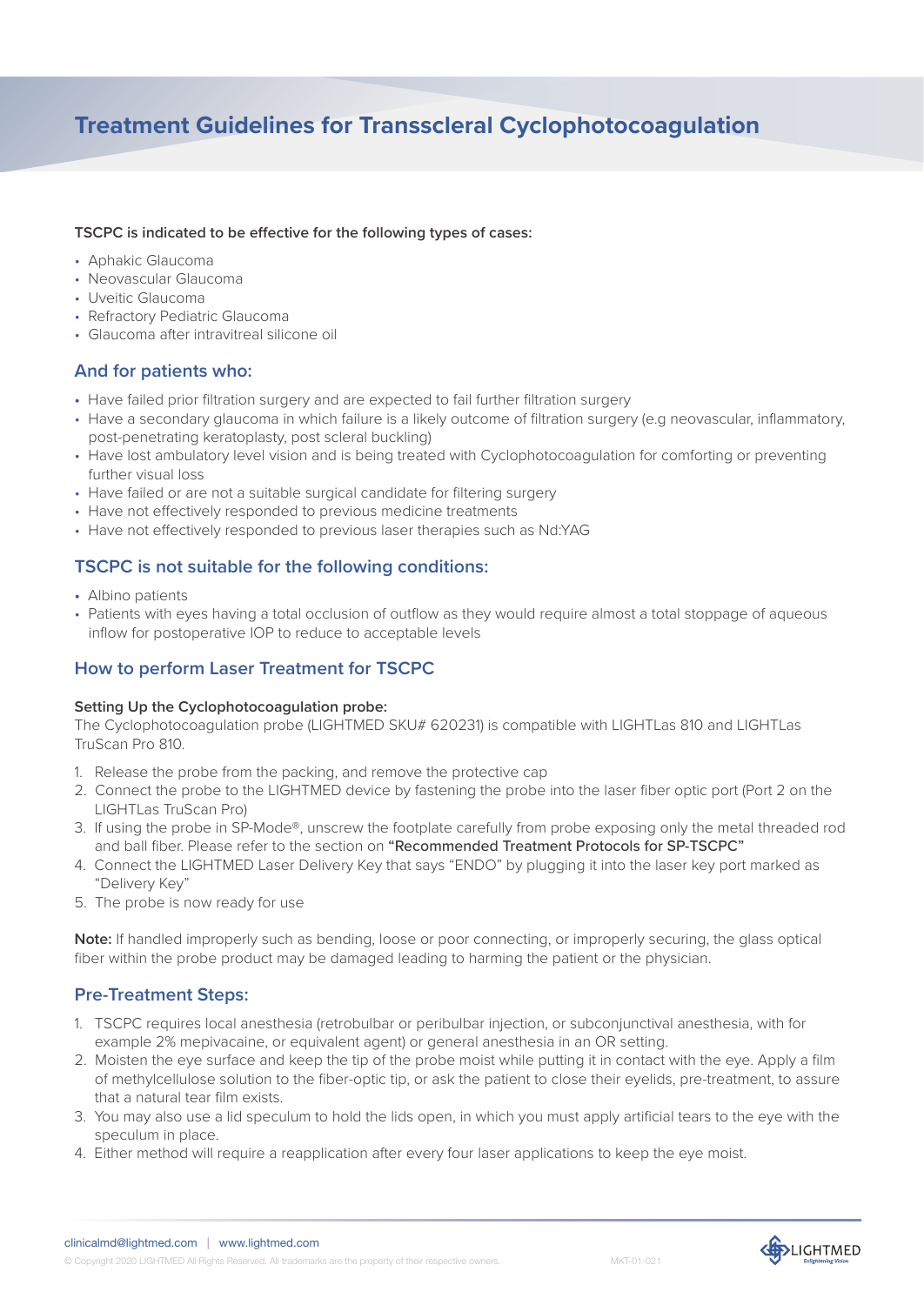Laser Safety: Please make sure that there is an appropriate laser safety filter or laser safety goggles worn during the procedure. All personnel within the room should also wear safety goggles. No one should look directly into the laser light source or the tip of the probe.

# **Recommended Treatment Protocol for TSCPC**

#### **Treatment:**

*(For SP-TSCPC, please refer to the section "How to perform Laser Treatment for SP-TSCPC)* TSCPC protocols and techniques will vary depending on the physician's patients, personal experiences and clinical outcomes. The infrared 810nm wavelength interacts with the patient's pigmentation levels. Therefore, the laser treatment power should be titrated accordingly to individual patients and will increase absorption by the level of pigmentation.

| Dark Brown Iris: | Power at 1250mW for Duration of 4 sec (4000ms)   |
|------------------|--------------------------------------------------|
| All Other Iris:  | Power at 1500mW for Duration of 3.5 sec (3500ms) |
|                  |                                                  |

These are recommended settings for most eyes. For those who are unsure or just getting started, we recommend starting with a low power and go up to the recommended parameters in this section to get a "pop" sound. "Pop" may be heard during the laser application, but it does not have to be heard continuously.

It's important to ensure that there is no visibly blackened fiber after each laser, and that it is free of adherent tissue. It should retain its spherical shape (with no cracks). The aiming beam should emerge from the optic fiber tip with a diverging beam profile and produce a round spot on a perpendicular target with uniform brightness.

1. Set the laser with the desired treatment power and laser duration. Activate the Treatment Mode by pressing the "STANDBY" button and it should change to "TREAT" on the button. Engage the treatment beam into the eye by pressing on the foot pedal.

#### 2. Placement (see figure 1):

- a. Hold the probe parallel to the visual axis of the eye and perpendicular to the iris plane.
- b. The shorter edge of the footplate tip of the probe should be held firmly against the area located between the middle and the anterior border of the limbus. Laser delivery is Transscleral.
- c. If operating on a phakic eye "see Caution section".

#### 3. Treatment Applications:

- a. Use one-half of the footplate width to determine the correct spacing between treatment sites. Position the probe without dragging or rotating the probe tip on the conjunctiva, and select the next point about half the width of the probe apart (see figure 2).
- b. Left Eye: Start treatment counter-clockwise from 1 o'clock to 9 o'clock and then clockwise from 4 o'clock to 9 o'clock (see figure 3).
- c. Right Eye: Start treatment clockwise from 10 o'clock position to 3 o'clock position, and then counter clockwise from 7 o'clock to 3 o'clock (see figure 4).
- d. You should apply 18-21 applications total, avoiding application in the temporal quadrant.
- e. Temporal quadrant is usually omitted during the first procedure, allowing for natural ciliary production of aqueous humor (see figure 5).
- 4. Apply the laser by pressing the foot pedal and minimizing the distinctive audible pop sounds indicating tissue disruption within the eye. If pops occur frequently, please adjust the power.





figure 2





figure 5

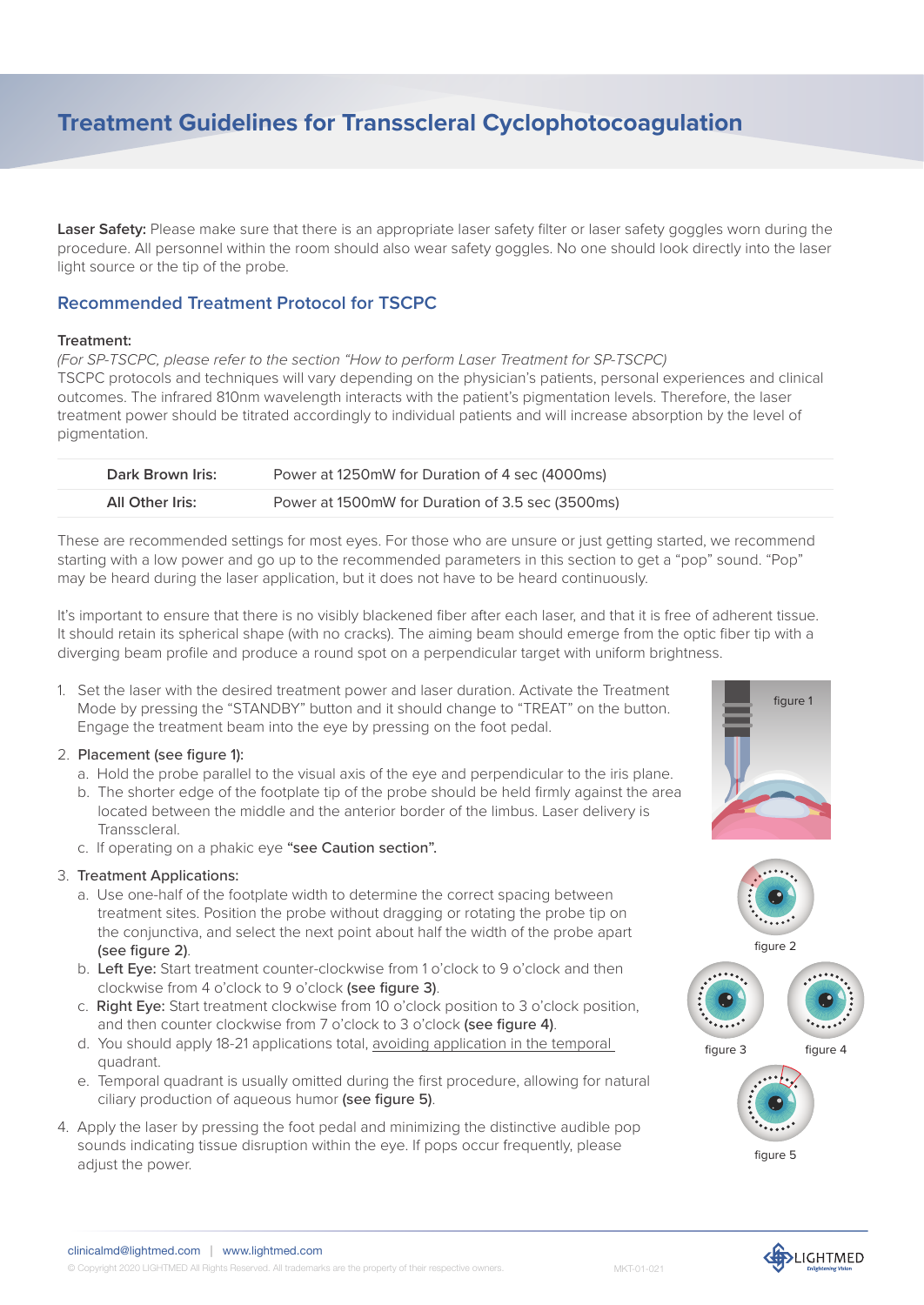**Note:** the probes must be kept clean throughout the treatment, as charred debris on the tip may heat and burn into or through the sclera.

**Disposal of the Probe:** Follow standard facility procedures for handling of biohazardous material after each use of the delivery device.

#### WARNING:

Excess treatment power may result in ocular surface burns or ciliary body hemorrhage. The maximum possible laser power for this device is the lesser of the maximum power of the laser system and 2500 mW. Contamination of the tip or reuse of the probe may result in these types of burns. Excessive energy settings on the laser may result in burn at the ocular equator. Heavy pigmentation at the perilimbal conjunctiva may also result in burns, therefore these areas should be avoided.

### **Post Treatment:**

After the procedure, physicians usually prescribe a topical cycloplegics and corticosteroids in anticipation of secondary postoperative inflammation and discomfort. The treated eye is then patched over-night. Patient is usually examined on the first postoperative day to remove the eye patch and verify possible fluctuations in IOP and procedure related side effects.

#### **Patient Retreatment:**

If necessary, patients may revisit the clinic for another treatment. Begin treatment 45 degrees from the initial treatment. The second 270 degree treatment will cover a half of the untreated quadrant, plus two and a half quadrants from the previously treated area (see figures 6 & 7).



Remove the probe from the packaging, and unscrew the footplate carefully from probe exposing only the metal threaded rod and ball fiber.

#### 1. Marking the Eye (see figure 8):

- a. Mark the eye with an ophthalmic marker, or an ophthalmic measuring tool.
- b. Mark the eye approximately 3mm from the limbus on both the superior quadrant and inferior quadrant of the eye.
- c. Place and hold the probe approximately perpendicular to the surface of the eye (see figure 9).

#### 2. Setting up the Laser

- a. Set power to 2000mW. Turn on SP-Mode®, and set the duty cycle to 31.3% (this equates to 0.5ms on 1.1ms off)
- b. Set the duration to 60-90 seconds, depending on the physician's preference and patient's IOP. When ready to treat, press the "STANDBY" Button and the button will say "TREAT."

#### 3. Application (see figure 10):

- a. Superior Quadrant: treat by applying firm pressure and move the probe tip in a continuous arc motion from the 9:30 to 2:30 clock positions. Ensure to avoid 3'o clock and 9 o'clock position.
- b. Apply laser continuously, "PAINT" for 4-7 complete passes between the clock positions for a total of 60-90 seconds in SP-Mode®.









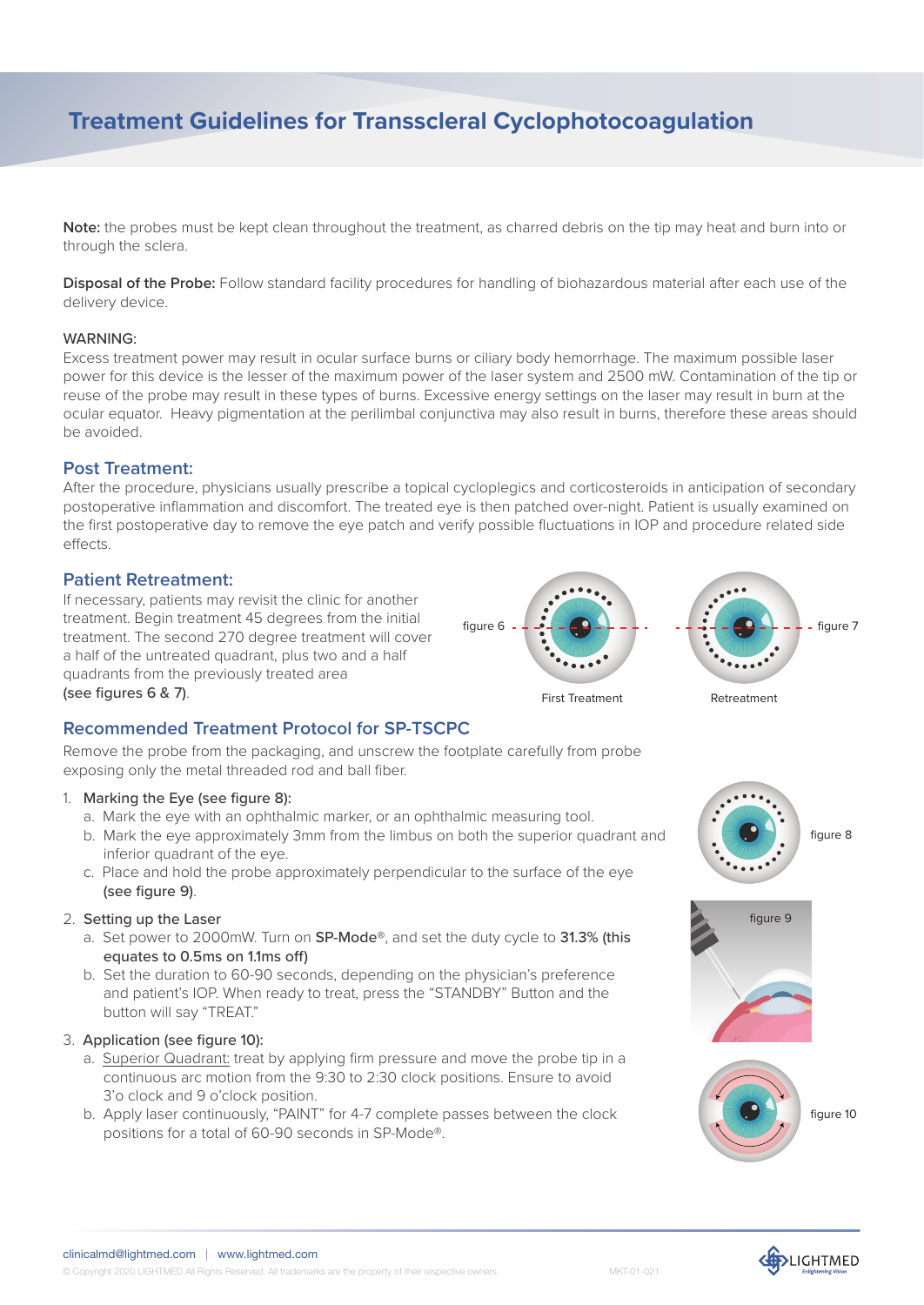- c. Inferior Quadrant: treat by applying firm pressure and move the probe tip in a continuous arc motion from 3:30 to 8:30 clock positions.
- d. Apply laser continuously, "PAINT" for 4-7 complete passes between the clock positions for a total of 60-90 seconds in SP-Mode®. For the superior and inferior quadrants, the total maximum duration should not exceed 180 seconds to avoid excessive energy and heat applied.

#### CYCLOPHOTOCOAGULATION PROBE CLEANLINESS:

Keep the probe tip clean to lower the risk of burns to the ocular surface. If the tip becomes dirty during the procedure, clean it gently with an alcohol swab.

Solvents of flammable solutions used for cleaning should be allowed to evaporate before laser equipment is used. If discoloration on the tip cannot be removed by gentle cleaning, discard the Cyclophotocoagulation Probe. Scleral burns are not typical when using this probe. If a burn occurs, discard the probe (it is probably contaminated), and replace it with a new probe. This product is a single use product.

#### CAUTION:

- The Cyclophotocoagulation probe is a disposable one-time use only to avoid risk of any infections.
- This device is to be used only by qualified ophthalmologists after considering patient conditions.
- After procedure, monitoring the IOP may help prevent secondary post-operative complications.
- For phakic eyes, the probe must be placed at more than 1mm behind the limbus as to avoid the risk of damage to the lens with the laser beam.
- In order for correct treatment, the probe must be directly parallel to the visual axis for each laser treatment.
- Keep the probe and eye surface moist throughout the treatment.

## **Side Effects of TSCPC:**

Although ongoing studies have demonstrated the relative safety and efficacy of TSCPC for various forms of glaucoma, a number of postoperative complications still exist and has to be considered prior to treatment. Some of these side effects include:

- Postoperative pain, inflammation and hyphema
- IOP spikes occur in a small percentage of patients and can typically be controlled with medical therapy
- A decrease of two Snellen lines or more have been reported in some studies appearing mainly in eyes with preexisting poor vision. The decrease is known to improve or stabilize with the healing and has to be measured against expected vision deterioration that would occur in the absence of intervention.
- Some cases reported a loss of vision.

## **Reimbursement**

#### CPT Code – 66710

Under Destruction Procedures on the Iris, Ciliary Body of the Eye.